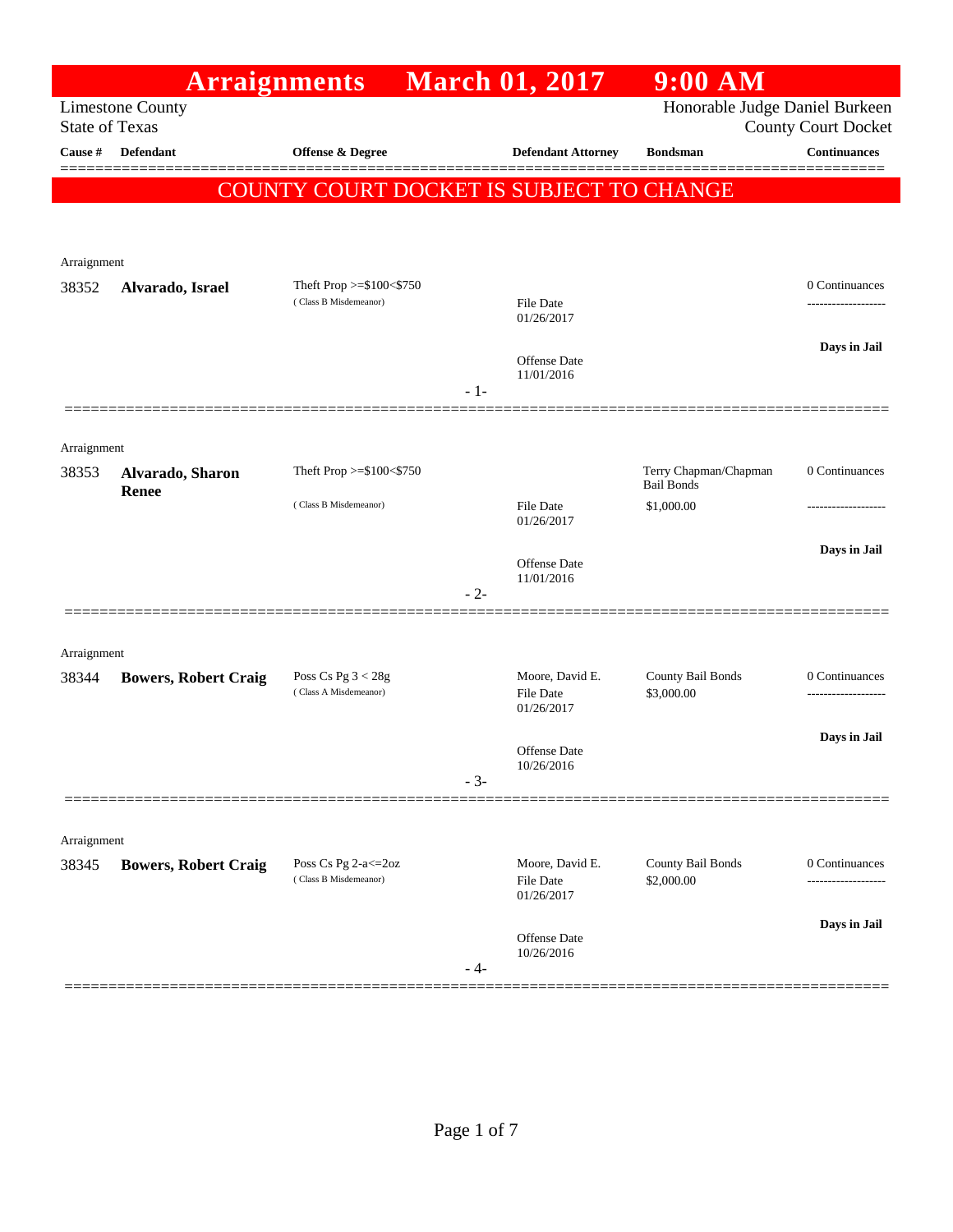|                       | <b>Arraignments</b>                   |                                                        |       | <b>March 01, 2017</b>                             | $9:00$ AM                   |                                                              |
|-----------------------|---------------------------------------|--------------------------------------------------------|-------|---------------------------------------------------|-----------------------------|--------------------------------------------------------------|
| <b>State of Texas</b> | <b>Limestone County</b>               |                                                        |       |                                                   |                             | Honorable Judge Daniel Burkeen<br><b>County Court Docket</b> |
| Cause #               | <b>Defendant</b>                      | Offense & Degree                                       |       | <b>Defendant Attorney</b>                         | <b>Bondsman</b>             | <b>Continuances</b>                                          |
|                       |                                       | COUNTY COURT DOCKET IS SUBJECT TO CHANGE               |       |                                                   |                             |                                                              |
| Arraignment           |                                       |                                                        |       |                                                   |                             |                                                              |
| 38346                 | <b>Bowers, Robert Craig</b>           | Driving While Intoxicated<br>(Class B Misdemeanor)     |       | Moore, David E.<br><b>File Date</b><br>01/26/2017 |                             | 0 Continuances                                               |
|                       |                                       |                                                        | $-5-$ | Offense Date<br>10/26/2016                        |                             | Days in Jail                                                 |
| Arraignment           |                                       |                                                        |       |                                                   |                             |                                                              |
| 38342                 | <b>Briscoe, Thrence</b>               | Driving W/Lic Inv W/Prev<br>Conv/Susp/W/O Fin Res      |       |                                                   | Personal Bond               | 0 Continuances                                               |
|                       | <b>Deshone</b>                        | (Class B Misdemeanor)                                  |       | <b>File Date</b><br>01/26/2017                    | \$1,000.00                  |                                                              |
|                       |                                       |                                                        | - 6-  | Offense Date<br>01/08/2017                        |                             | Days in Jail                                                 |
| Arraignment           |                                       |                                                        |       |                                                   |                             |                                                              |
| 38349                 | <b>Brown, Eric Lamont</b>             | Driving While Intoxicated 2nd<br>(Class A Misdemeanor) |       | Madison, James<br><b>File Date</b><br>01/26/2017  | Personal Bond<br>\$2,000.00 | 0 Continuances                                               |
|                       |                                       |                                                        | $-7-$ | <b>Offense Date</b><br>03/25/2016                 |                             | Days in Jail                                                 |
|                       |                                       |                                                        |       |                                                   |                             |                                                              |
| Arraignment           |                                       |                                                        |       |                                                   |                             |                                                              |
| 38348                 | Dickerson, Stephanie<br><b>Denise</b> | Driving W/Lic Inv W/Prev<br>Conv/Susp/W/O Fin Res      |       |                                                   | Personal Bond               | 0 Continuances                                               |
|                       |                                       | (Class B Misdemeanor)                                  |       | <b>File Date</b><br>01/26/2017                    | \$1,000.00                  |                                                              |
|                       |                                       |                                                        | $-8-$ | <b>Offense Date</b><br>12/10/2016                 |                             | Days in Jail                                                 |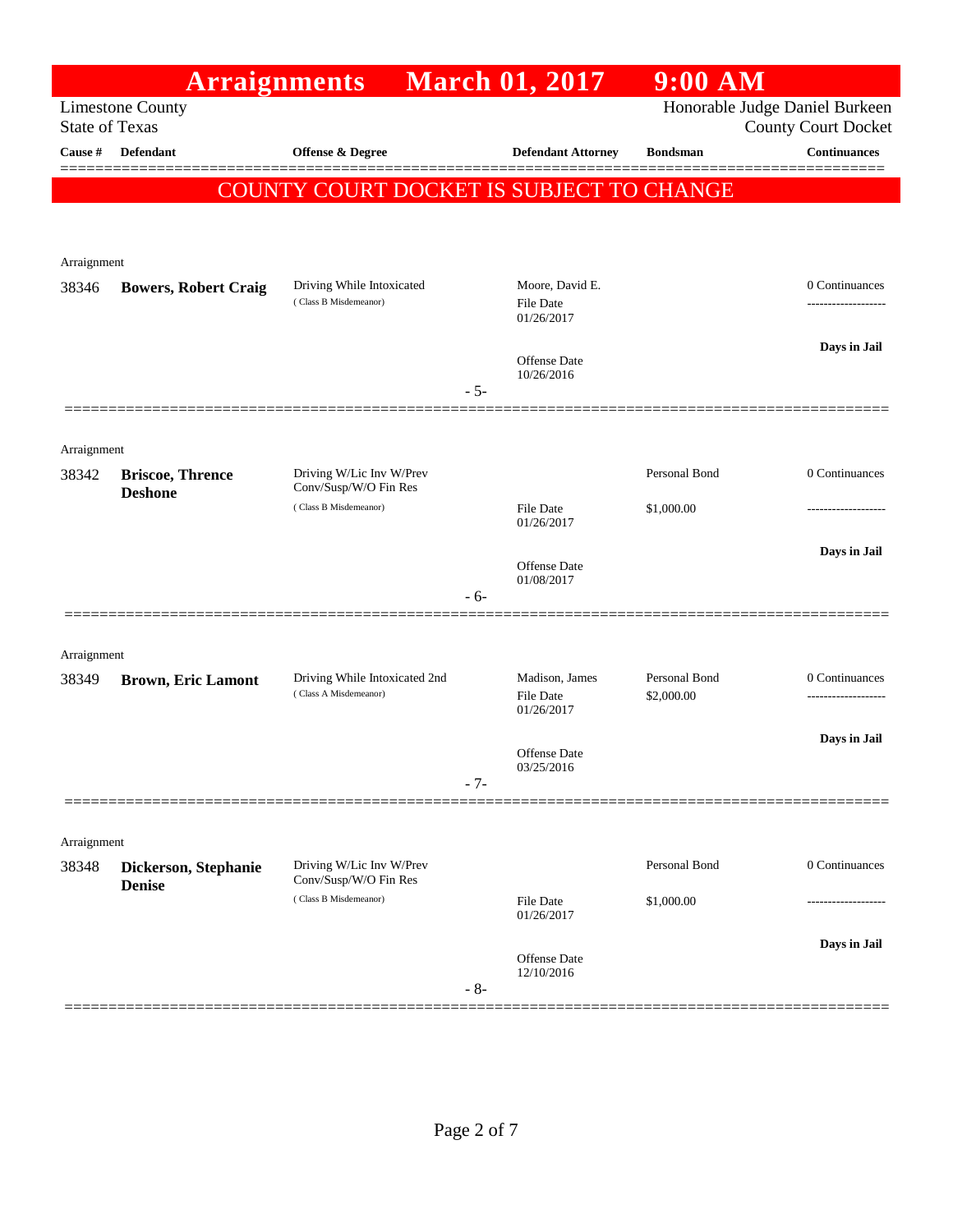|                       | <b>Arraignments</b>     |                                          | <b>March 01, 2017</b>             | $9:00$ AM                            |                            |
|-----------------------|-------------------------|------------------------------------------|-----------------------------------|--------------------------------------|----------------------------|
| <b>State of Texas</b> | <b>Limestone County</b> |                                          |                                   | Honorable Judge Daniel Burkeen       | <b>County Court Docket</b> |
| Cause #               | Defendant               | Offense & Degree                         | <b>Defendant Attorney</b>         | <b>Bondsman</b>                      | <b>Continuances</b>        |
|                       |                         | COUNTY COURT DOCKET IS SUBJECT TO CHANGE |                                   |                                      | ======                     |
|                       |                         |                                          |                                   |                                      |                            |
| Arraignment           |                         |                                          |                                   |                                      |                            |
| 37787                 | Flores, Israel, III     | Theft Prop>=\$20<\$500 By Check          |                                   | County Bail Bonds                    | 0 Continuances             |
|                       |                         | (Class B Misdemeanor)                    | <b>File Date</b><br>01/25/2016    | \$1,000.00                           |                            |
|                       |                         |                                          |                                   |                                      | Days in Jail               |
|                       |                         | $-9-$                                    | <b>Offense Date</b><br>04/19/2014 |                                      |                            |
|                       |                         |                                          |                                   |                                      |                            |
| Arraignment           |                         |                                          |                                   |                                      |                            |
| 37938                 | Forbes, Amanda Gail     | Theft Prop>=\$20<\$500 By Check          |                                   | Frankie Chapman Bail<br>Bonds - Waco | 0 Continuances             |
|                       |                         | (Class B Misdemeanor)                    | File Date<br>05/04/2016           | \$1,000.00                           |                            |
|                       |                         |                                          |                                   |                                      | Days in Jail               |
|                       |                         |                                          | Offense Date<br>05/22/2014        |                                      |                            |
|                       |                         | $-10-$                                   |                                   |                                      |                            |
| Arraignment           |                         |                                          |                                   |                                      |                            |
| 38354                 | Hardy, Cynthia          | <b>Criminal Trespass</b>                 |                                   | County Bail Bonds                    | 0 Continuances             |
|                       | <b>Juanita</b>          | (Class B Misdemeanor)                    | <b>File Date</b>                  | \$1,500.00                           |                            |
|                       |                         |                                          | 01/26/2017                        |                                      |                            |
|                       |                         |                                          | Offense Date<br>12/28/2016        |                                      | Days in Jail               |
|                       |                         | $-11-$                                   |                                   |                                      |                            |
|                       |                         |                                          |                                   |                                      |                            |
| Arraignment           | Henderson, Tallaya      | False Alarm Or Report                    | Dahlenburg, Michael               | County Bail Bonds                    | 0 Continuances             |
| 38333                 | Felicia                 | (Class A Misdemeanor)                    |                                   |                                      |                            |
|                       |                         |                                          | <b>File Date</b><br>01/17/2017    | \$2,500.00                           | ----------------           |
|                       |                         |                                          | Offense Date                      |                                      | 10 Days in Jail            |
|                       |                         | $-12-$                                   | 12/02/2016                        |                                      |                            |
|                       |                         |                                          |                                   |                                      |                            |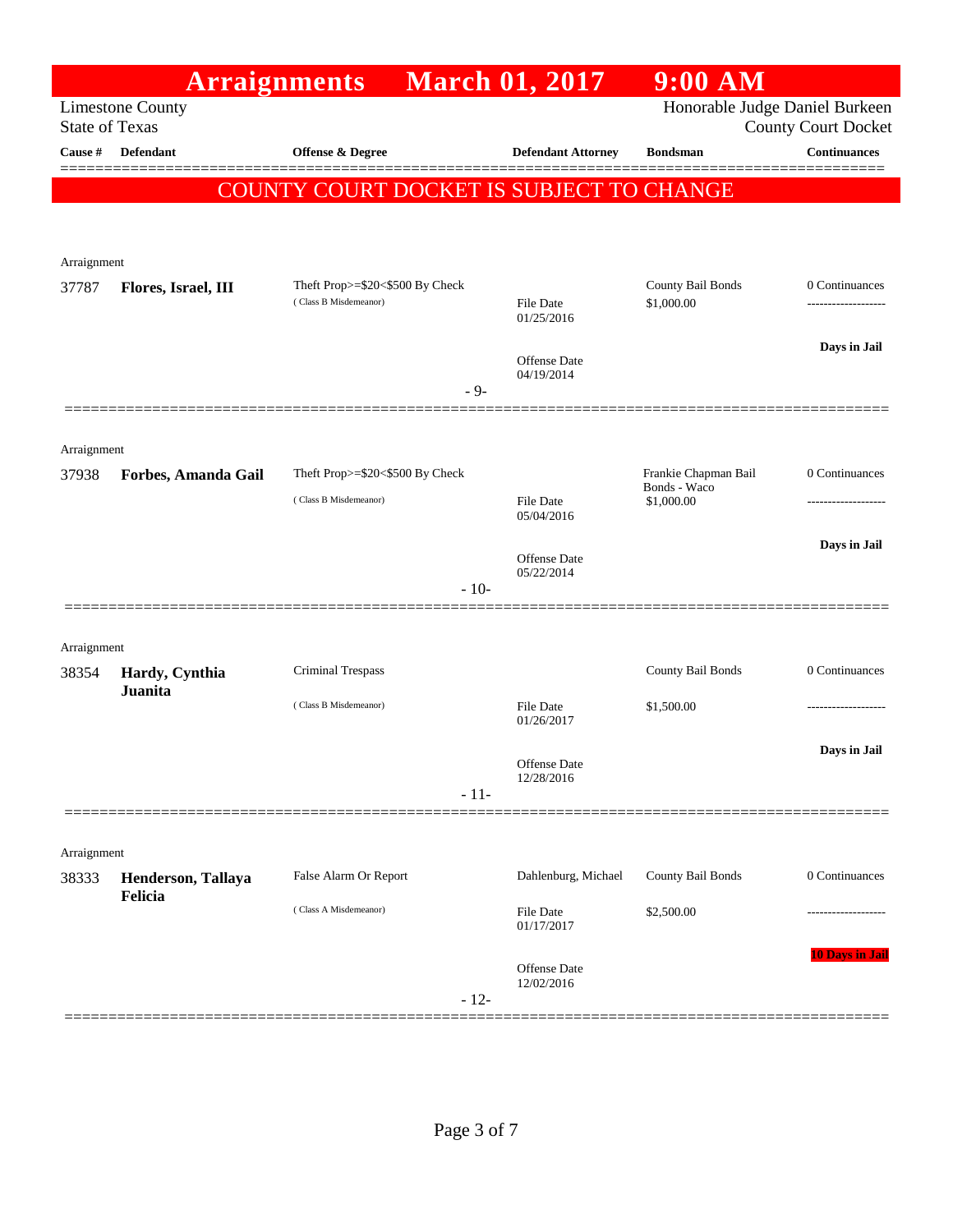|                       |                                 | <b>Arraignments</b>                                      | <b>March 01, 2017</b>             | $9:00$ AM                      |                            |
|-----------------------|---------------------------------|----------------------------------------------------------|-----------------------------------|--------------------------------|----------------------------|
| <b>State of Texas</b> | <b>Limestone County</b>         |                                                          |                                   | Honorable Judge Daniel Burkeen | <b>County Court Docket</b> |
| Cause #               | <b>Defendant</b>                | <b>Offense &amp; Degree</b>                              | <b>Defendant Attorney</b>         | <b>Bondsman</b>                | <b>Continuances</b>        |
|                       | COUN                            | 'Y COURT DOCKET IS SUBJECT TO CHANGE                     |                                   |                                |                            |
|                       |                                 |                                                          |                                   |                                |                            |
| Plea Hearing          |                                 |                                                          |                                   |                                |                            |
| 32723                 | <b>Kirvin, Terrance</b>         | Hours Of Sale Of Beer Prohibited                         | Reed, Benjie                      | Reed, Bobby                    | 0 Continuances             |
|                       | <b>Bernard</b>                  | (Class A Misdemeanor)                                    | <b>File Date</b><br>01/22/2008    | \$3,000.00                     | --------------             |
|                       |                                 | $-13-$                                                   | <b>Offense Date</b><br>12/01/2007 |                                | Days in Jail               |
|                       |                                 |                                                          |                                   |                                |                            |
| Arraignment           |                                 |                                                          |                                   |                                |                            |
| 38358                 | <b>Knotts, Ronald Roy</b>       | Driving W/Lic Inv W/Prev<br>Conv/Susp/W/O Fin Res        |                                   | County Bail Bonds              | 0 Continuances             |
|                       |                                 | (Class B Misdemeanor)                                    | <b>File Date</b><br>01/26/2017    | \$2,000.00                     |                            |
|                       |                                 |                                                          | <b>Offense Date</b>               |                                | Days in Jail               |
|                       |                                 | $-14-$                                                   | 01/04/2017                        |                                |                            |
|                       |                                 |                                                          |                                   |                                |                            |
| Arraignment           |                                 |                                                          |                                   |                                |                            |
| 36663                 | Latham, Jimmie                  | Theft Prop>=\$20<\$500 By Check<br>(Class B Misdemeanor) | File Date<br>10/29/2013           | Personal Bond<br>\$1,000.00    | 0 Continuances             |
|                       |                                 |                                                          |                                   |                                | Days in Jail               |
|                       |                                 | $-15-$                                                   | Offense Date<br>05/23/2012        |                                |                            |
|                       |                                 |                                                          |                                   |                                |                            |
| Arraignment           |                                 |                                                          |                                   |                                |                            |
| 38359                 | <b>McMahon</b> , Stanley<br>Ray | Driving W/Lic Inv W/Prev<br>Conv/Susp/W/O Fin Res        |                                   | Personal Bond                  | 0 Continuances             |
|                       |                                 | (Class B Misdemeanor)                                    | <b>File Date</b><br>01/26/2017    | \$1,000.00                     | .                          |
|                       |                                 |                                                          | Offense Date                      |                                | Days in Jail               |
|                       |                                 | $-16-$                                                   | 11/18/2016                        |                                |                            |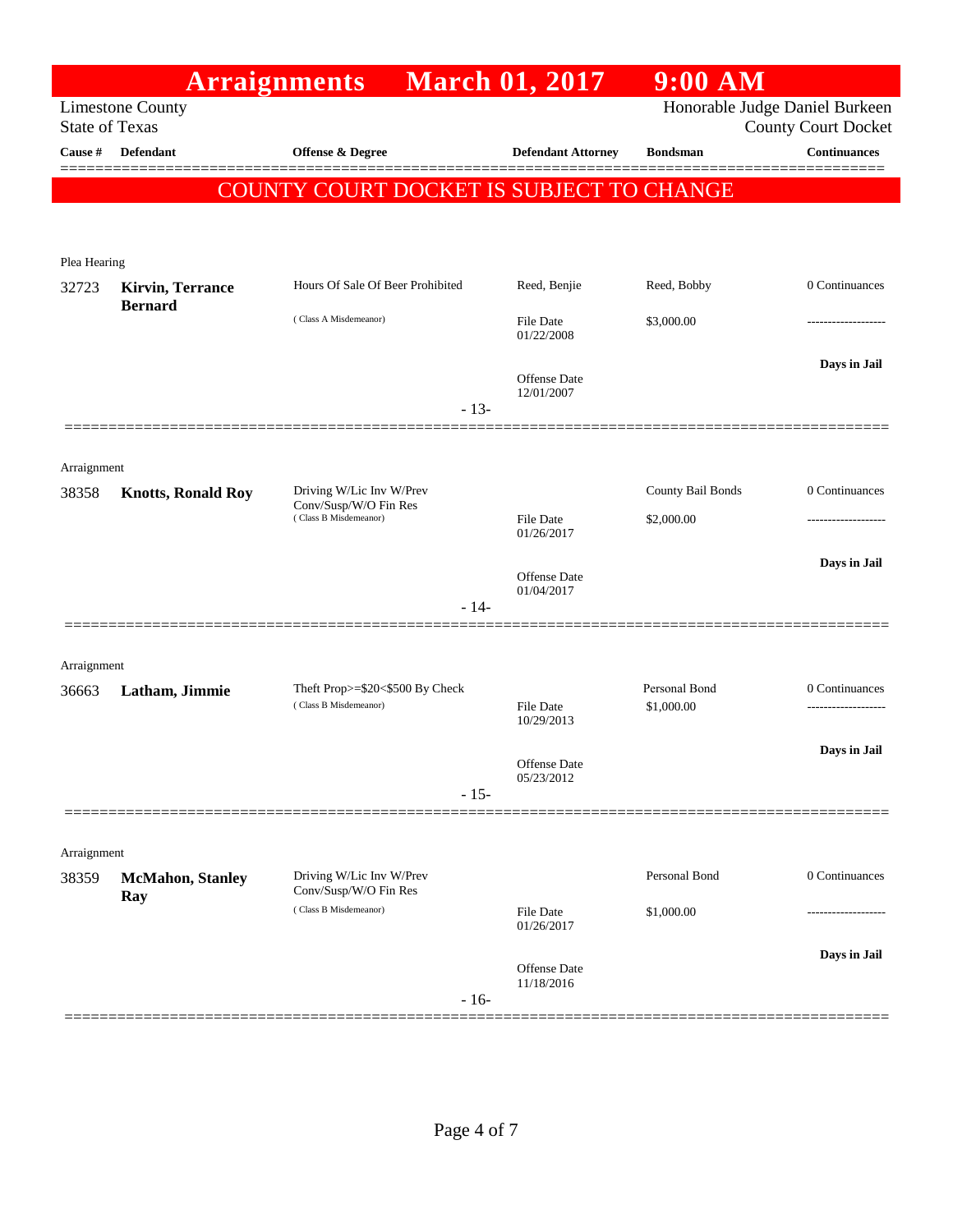| <b>Arraignments</b><br><b>Limestone County</b><br><b>State of Texas</b><br>Cause #<br><b>Defendant</b><br><b>Offense &amp; Degree</b><br><b>Defendant Attorney</b><br><b>Bondsman</b><br>COUNTY COURT DOCKET IS SUBJECT TO CHANGE<br>Arraignment<br>Poss Cs Pg $3 < 28g$<br>Reed, Benjie<br>Reed, Benjie<br>38341<br>Middleton, Todd<br>Orlando<br>(Class A Misdemeanor)<br>\$3,000.00<br>File Date<br>01/26/2017<br>Offense Date<br>12/14/2016<br>$-17-$ | $9:00$ AM                                                    |
|-----------------------------------------------------------------------------------------------------------------------------------------------------------------------------------------------------------------------------------------------------------------------------------------------------------------------------------------------------------------------------------------------------------------------------------------------------------|--------------------------------------------------------------|
|                                                                                                                                                                                                                                                                                                                                                                                                                                                           | Honorable Judge Daniel Burkeen<br><b>County Court Docket</b> |
|                                                                                                                                                                                                                                                                                                                                                                                                                                                           | <b>Continuances</b>                                          |
|                                                                                                                                                                                                                                                                                                                                                                                                                                                           |                                                              |
|                                                                                                                                                                                                                                                                                                                                                                                                                                                           |                                                              |
|                                                                                                                                                                                                                                                                                                                                                                                                                                                           | 0 Continuances                                               |
|                                                                                                                                                                                                                                                                                                                                                                                                                                                           |                                                              |
|                                                                                                                                                                                                                                                                                                                                                                                                                                                           | Days in Jail                                                 |
|                                                                                                                                                                                                                                                                                                                                                                                                                                                           |                                                              |
| Arraignment<br>County Bail Bonds<br>Assault Causes Bodily Injury Family<br>38351<br><b>Nickels, Andrew Clay</b>                                                                                                                                                                                                                                                                                                                                           | 0 Continuances                                               |
| Member<br>(Class A Misdemeanor)<br>File Date<br>\$5,000.00<br>01/26/2017                                                                                                                                                                                                                                                                                                                                                                                  |                                                              |
| Offense Date<br>10/03/2016<br>$-18-$                                                                                                                                                                                                                                                                                                                                                                                                                      | Days in Jail                                                 |
| <b>Review Hearing</b>                                                                                                                                                                                                                                                                                                                                                                                                                                     |                                                              |
| County Bail Bonds<br>Driving W/Lic Inv W/Prev<br><b>Ontiberos, Louis Alan</b><br>36749                                                                                                                                                                                                                                                                                                                                                                    | 0 Continuances                                               |
| Conv/Susp/W/O Fin Res<br>(Class B Misdemeanor)<br>\$2,000.00<br>File Date<br>12/16/2013                                                                                                                                                                                                                                                                                                                                                                   | .                                                            |
| Offense Date<br>08/22/2013<br>$-19-$                                                                                                                                                                                                                                                                                                                                                                                                                      | Days in Jail                                                 |
|                                                                                                                                                                                                                                                                                                                                                                                                                                                           |                                                              |
| Pre-Trial Hearing                                                                                                                                                                                                                                                                                                                                                                                                                                         |                                                              |
| Fail To Identify Giving False/Ficitious<br><b>AAA Freebird Bail Bonds</b><br>34745<br>Pipho, Alan Craig<br>Info<br>(Class B Misdemeanor)                                                                                                                                                                                                                                                                                                                  | 0 Continuances                                               |
| \$1,000.00<br>File Date<br>09/01/2010                                                                                                                                                                                                                                                                                                                                                                                                                     |                                                              |
| Offense Date<br>08/04/2010<br>$-20-$                                                                                                                                                                                                                                                                                                                                                                                                                      | Days in Jail                                                 |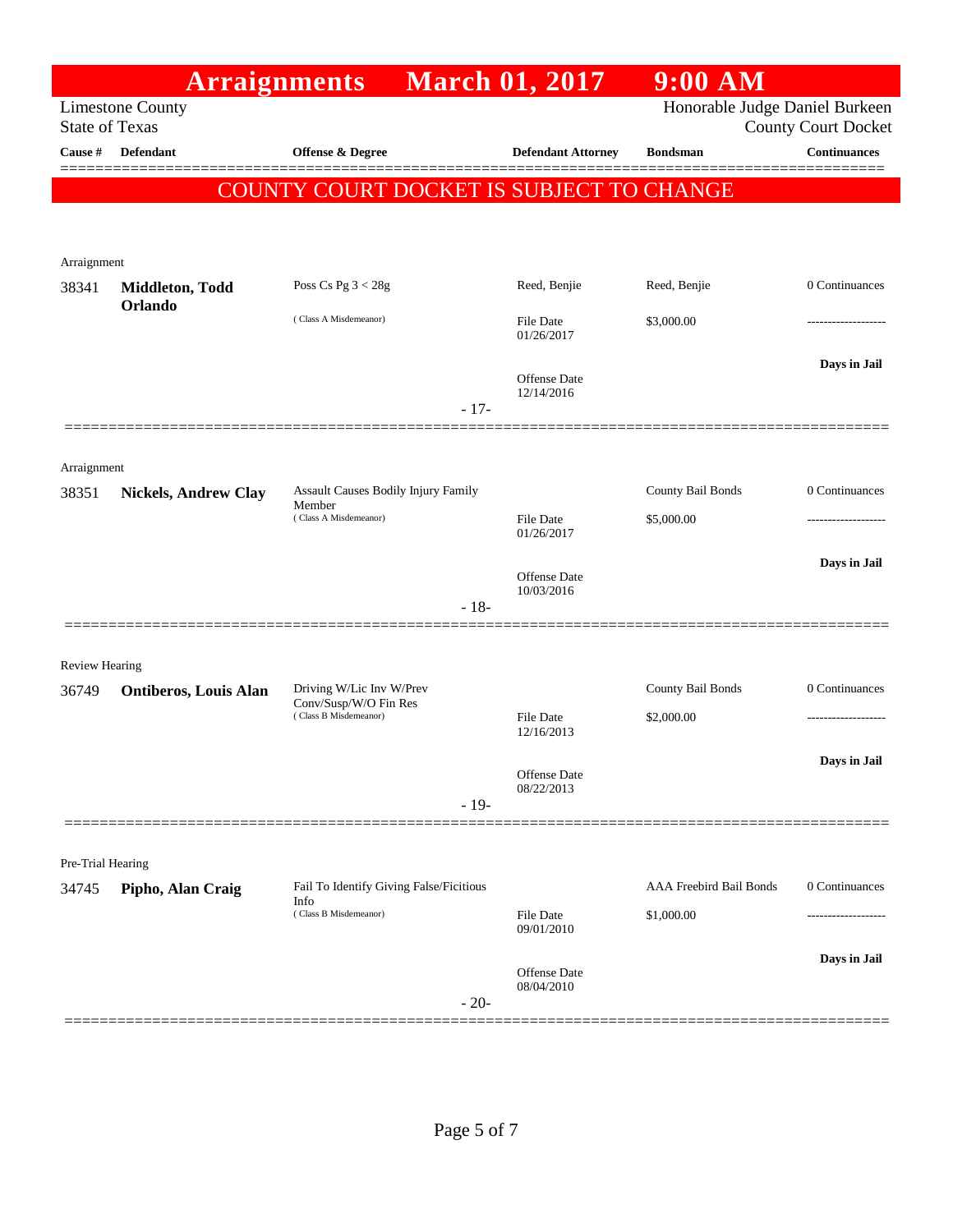|                       | <b>Arraignments</b>                        |                                                   | <b>March 01, 2017</b>                      | $9:00$ AM                   |                                                              |
|-----------------------|--------------------------------------------|---------------------------------------------------|--------------------------------------------|-----------------------------|--------------------------------------------------------------|
| <b>State of Texas</b> | <b>Limestone County</b>                    |                                                   |                                            |                             | Honorable Judge Daniel Burkeen<br><b>County Court Docket</b> |
| Cause #               | Defendant                                  | <b>Offense &amp; Degree</b>                       | <b>Defendant Attorney</b>                  | <b>Bondsman</b>             | <b>Continuances</b>                                          |
|                       |                                            |                                                   |                                            |                             |                                                              |
|                       |                                            | COUNTY COURT DOCKET IS SUBJECT TO CHANGE          |                                            |                             |                                                              |
|                       |                                            |                                                   |                                            |                             |                                                              |
| Arraignment           |                                            |                                                   |                                            |                             |                                                              |
| 38356                 | Porter, Ruel Mack                          | Theft Prop >=\$100<\$750<br>(Class B Misdemeanor) | Moore, David E.<br>File Date<br>01/26/2017 | Personal Bond<br>\$1,000.00 | 0 Continuances<br>-------------------                        |
|                       |                                            |                                                   | Offense Date<br>08/14/2016                 |                             | Days in Jail                                                 |
|                       |                                            | $-21-$                                            |                                            |                             |                                                              |
| Arraignment           |                                            |                                                   |                                            |                             |                                                              |
| 38347                 | <b>Ritchie, Sterling</b><br><b>Everett</b> | Driving W/Lic Inv W/Prev<br>Conv/Susp/W/O Fin Res |                                            | Freebird Bail Bonds         | 0 Continuances                                               |
|                       |                                            | (Class B Misdemeanor)                             | <b>File Date</b><br>01/26/2017             | \$1,000.00                  |                                                              |
|                       |                                            |                                                   |                                            |                             | Days in Jail                                                 |
|                       |                                            |                                                   | Offense Date<br>12/20/2016                 |                             |                                                              |
|                       |                                            | $-22-$                                            |                                            |                             |                                                              |
| Arraignment           |                                            |                                                   |                                            |                             |                                                              |
| 27194                 | <b>Searcy, Ernest Donald</b>               | Driving While Intoxicated 2nd                     |                                            |                             | 0 Continuances                                               |
|                       |                                            | (Class A Misdemeanor)                             | <b>File Date</b><br>07/17/2002             |                             | ------------------                                           |
|                       |                                            |                                                   |                                            |                             | Days in Jail                                                 |
|                       |                                            |                                                   | Offense Date<br>06/07/2002                 |                             |                                                              |
|                       |                                            | $-23-$                                            |                                            |                             |                                                              |
| Arraignment           |                                            |                                                   |                                            |                             |                                                              |
| 27262                 | <b>Searcy, Ernest Donald</b>               | Bail Jumping And Fail To Appear                   |                                            |                             | 0 Continuances                                               |
|                       |                                            | (Class A Misdemeanor)                             | <b>File Date</b><br>08/07/2002             |                             |                                                              |
|                       |                                            |                                                   |                                            |                             | Days in Jail                                                 |
|                       |                                            | $-24-$                                            | Offense Date<br>08/01/2002                 |                             |                                                              |